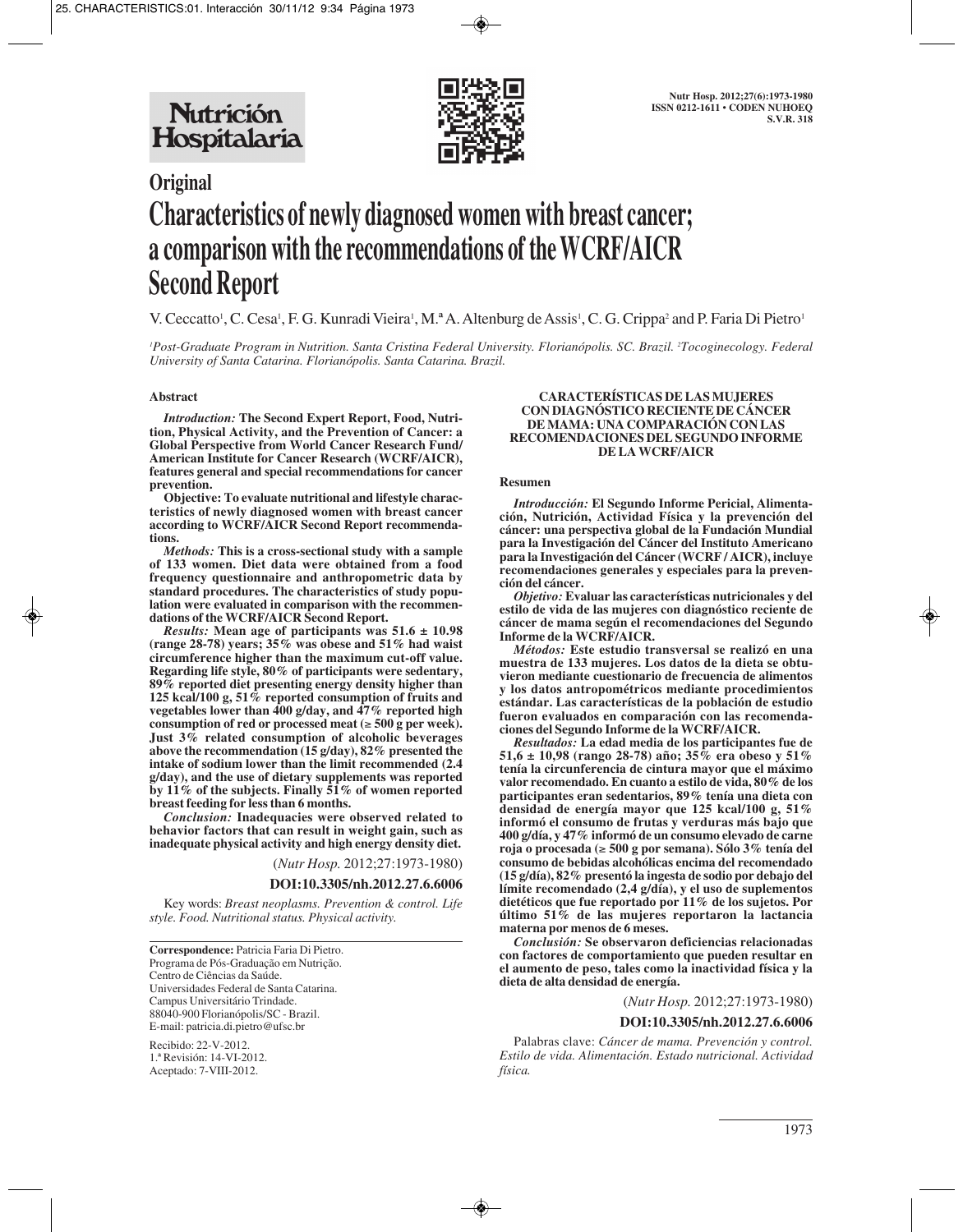## **Abbreviations**

AICR: American Institute for Cancer Research. BMI: Body mass index. FFQ: Food frequency questionnaire. PAL: Physical activity level. WC: Waist circumference. WCRF: World Cancer Research Fund.

## **Introduction**

Breast cancer is the most commonly diagnosed cancer and the second most common cause of cancer mortality among women worldwide, both in developed and developing regions.<sup>1</sup> The incidence rates vary from 19.3 per 100,000 women in Eastern Africa to 89.7 per 100,000 women in Western Europe.2

Both, genetic and environmental influences may be involved in its etiology, however genetic account for only 5-10% of all breast cancer cases, suggesting the potential role of external factors in the development of this disease.3 Modifiable risk factors for breast cancer include being overweight or obese (for postmenopausal breast cancer), physical inactivity, and consumption of one or more alcoholic drinks per day. 4 In addition, migration data has shown nutrition to be one of the most important external factors.<sup>5</sup>

Although, the role of nutrition in breast cancer risk is strongly suggested by a lot of researches, the combined evidence from epidemiological studies is inconclusive for most diet aspects<sup>1</sup>. As a result, according to the World Cancer Report<sup>6</sup> several studies have been conducted to investigate whether the intake of fruit, vegetables and related micronutrients, dietary fiber, total and saturated fats, dairy products, and others, has an influence on breast cancer risk.

According to the Second Expert Report *"Food, Nutrition, Physical Activity and the Prevention of Cancer: a Global Perspective",* the World Cancer Research Fund (WCRF) and the American Institute for Cancer Research (AICR) have declared that about one third of the most common cancers could be prevented through a healthy diet, being physically active and maintaining a healthy weight.<sup>1</sup>

This document<sup>1</sup>, first published in 1997, was recognized as the most authoritative and influential report in its field and helped to highlight the importance of research in this crucial area. The second report presents eight general and two special recommendations that help people to reduce the risk of developing cancer.

The eight general recommendations are: be as lean as possible within the normal range of body weight; be physically active as part of daily life; limit the consumption of energy dense foods, avoid sugary drinks; eat mostly plant foods; limit the intake of red meat and avoid processed meats; limit alcoholic beverages; limit consumption of salt, avoid mouldy cereals (grains) or pulses (legumes); and aim to meet nutritional needs through diet alone, not

supplements. It has also two specific recommendations: mothers should practice breastfeeding and children should be breastfed, and finally, cancer survivors should follow the same recommendations for cancer prevention.<sup>1</sup>

In order to establish intervention strategies on the modifiable risk factors related to lifestyle it is essential to know the distribution pattern of risk factors associated with breast cancer in groups that have propensity or already have developed the disease. In this context, this study aimed to evaluate the nutritional and lifestyle characteristics of newly diagnosed women with breast cancer according to WCRF/AICR Second Report<sup>1</sup> recommendations.

# **Study population and methods**

# *Study characterization and design*

The population of this cross-sectional study was selected from a convenience sample of 176 women admitted to breast surgery, between October 2006 and June 2010, at the Hospital *Maternidade Carmela Dutra* (HMCD), Florianopolis, Brazil. Data from 41 women (23.2%) with confirmed benign tumors and 2 (1.1%) with missing data were excluded. Finally, 133 women with breast cancer diagnosis confirmed by pathological examinations were included in the study. All the participants were evaluated anatomopathologically according to the Tumor-Node-Metastasis system classification of malignant tumours.7

The study was approved by the Ethics Committee of the Federal University of Santa Catarina (protocol 145/06 and 099/08) and by the MCDH, and the written informed consent was obtained. All participants were interviewed after admission and before surgery by professional and nutrition students previously trained, using a study adapted questionnaire.<sup>8</sup>

# *Nutritional parameters*

The food consumption data was obtained from a food frequency questionnaire (FFQ), for the preceding year, adapted from a FFQ previously validated in Brazil,9 containing 112 food items, classified into seven groups: cereals and pulses (legumes), meats (including eggs and processed meat), dairy products, fruits, vegetables, oils and fat, sweet foods and others (alcoholic and non-alcoholic beverages, processed foods).

A photographic record of dietary surveys and household items of various sizes were used to assist respondents in identifying the portions consumed.10 The amounts of food reported as household measures were converted into their respective weights and volumes, in grams (g) or milliliters (mL), respectively, as previously described.<sup>11,12</sup>

Weight, height and waist circumference (WC) were measured according to standard procedures,<sup>13</sup> using the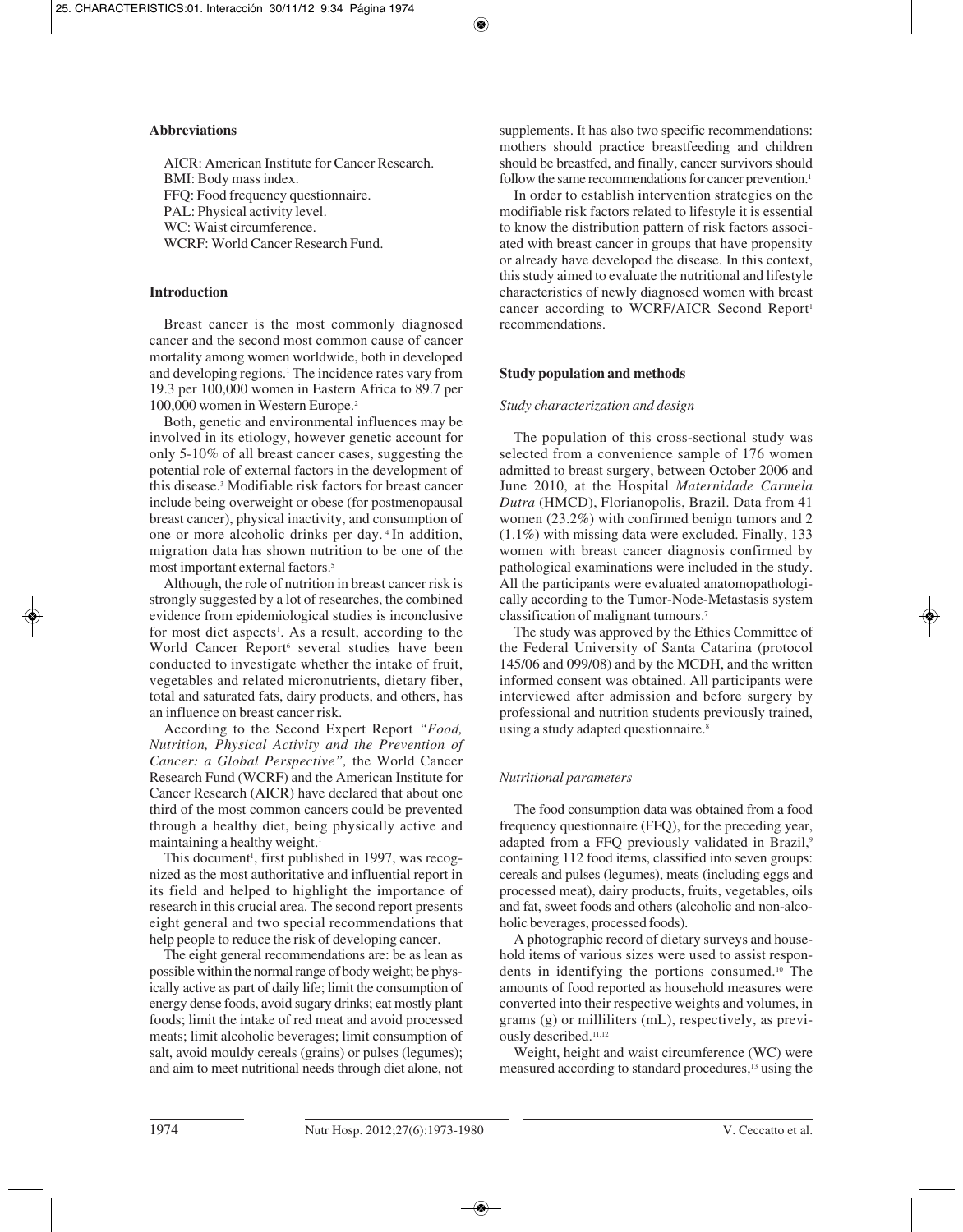anthropometric Filizola® scale and an inelastic tape. Nutritional status was assessed by body mass index (BMI) and classified according to categories defined by the World Health Organization, which is recommended by WCRF/AICR Second Report.<sup>1</sup>

## *Recommendations of WCRF/AICR Second Report*

Both, nutritional and lifestyle characteristics of the study population were evaluated according to the recommendations of the WCRF/AICR Second Report<sup>1</sup>: The mean adult body mass index (BMI) should be between 21 and 23 kg/m<sup>2</sup>, depending on the normal range for different populations. For this study, we adopted the following classification: underweight (< 18.5), normal weight (18.5 to 24.9), overweight (25.0 to 29.9) and obese (≥ 30 kg/m<sup>2</sup>).<sup>14</sup>

The physical activity of patients was assessed based on the physical activity level (PAL) recommended to be above 1.6. This is a way to represent the average intensity of daily physical activity. PAL is calculate as the ratio of total energy expenditure to basal energy expenditure.<sup>15</sup> The results were divided in sedentary  $(PAL \le 1.39)$ , e.g. housework, walking to the bus; low active (1.40 to 1.59), e.g. walking at 5-7 km/h for 30- 60min daily; active  $(1.60 \text{ to } 1.89)$ , e.g. at least 60 minutes of daily moderate activity.15

Regarding food intake the WCRF/AICR Second Report<sup>1</sup> recommends that the diet should contain an energy density lower than 125 kcal/100 g, excluding all liquids, so it is recommended avoid sugary drinks and fruit juices should also be limited<sup>1</sup>. Thus, the drinks that are part of the FFQ, such as, whole milk and skim milk, soy drinks, artificial juices, soft drinks, coffee, tea, mate and alcohol were excluded from the calculation of energy density  $(ED)$ , by equation:  $ED = total$  calories (kcal)/ total weight (grams) x 100. Subsequently, the women were grouped according to the  $ED < 125$ kcal/100 g and  $ED \ge 125$  kcal/100 g.

For plant foods the recommended consumption is 400 g or 14 oz per day of a variety. The consumption of plant foods (groups of fruits and non-starchy vegetables) were classified in > 400 g/day and  $\leq$  400 g/day. For animal source food the recommendation is to limit the intake of red (beef, pork, lamb, and goat) and processed meat (preserved by smoking, curing or salting, or addition of chemical preservatives).<sup>1</sup> The recommendation for animal source foods is 500 g per week, so we analyze the total grams of this food available in our FFQ.

For the consumption of alcoholic drinks, the recommendations were based on grams of ethanol (1 "drink" contains 10 to 15 grams of ethanol). For women, the recommendation is limited to consumption of no more than one drink per day. So, we evaluated the alcoholic drinks available in our FFQ (beer, wine and whisky) per grams of ethanol and classified the daily consumption as: not drink  $\leq 9$  g, 10 to 15 g, and  $\geq 16$  g. To assess sodium intake, only the intrinsic grams of sodium in

| <b>Table I</b>                                    |  |  |  |  |
|---------------------------------------------------|--|--|--|--|
| Demographic and clinical characteristics of newly |  |  |  |  |
| diagnosed breast cancer women ( $n = 133$ ),      |  |  |  |  |
| Florianópolis, SC-Brazil                          |  |  |  |  |

| <b>Variables</b>     | $n(\%)$  |
|----------------------|----------|
| Age (years)          |          |
| 28-39                | 18(14)   |
| 40-49                | 40 (30)  |
| 50-59                | 46(34)   |
| $\geq 60$            | 29(22)   |
| Ethnicity            |          |
| White                | 124 (93) |
| No White             | 9(7)     |
| Tumor classification |          |
| Invasive carcinoma   | 119 (89) |
| Carcinoma in situ    | 14(11)   |
| Tumor stage          |          |
| $\mathcal{L}$        | 6(5)     |
|                      | 46(34)   |
| II A/B               | 47(35)   |
| III A/B/C            | 34(26)   |

foods reported were analyzed on the FFQ. The daily intake was classified in ≤ 2.4g (recommended amount) and  $> 2.4g$ .<sup>1</sup>

The use of dietary supplements was assessed by a question about the current consumption, once this is not recommended for cancer prevention according to WCRF/AICR Second Report.<sup>1</sup> Finally, women were asked if they breastfed their babies for six months or longer (yes/no), according to the report.

# *Statistical Analysis*

Data was typed in a double entry database for later statistical analysis with Statistical 7.0 software, and in all cases the level of significance was established at 5%. Continuous data was presented as mean, standard deviation, median and range, and categorical data as absolute and relative frequency. Normality of data distribution was assessed by the *Shapiro-Wilk test*.

To evaluate the correlation between BMI, WC, PAL, intake of total energy, plant foods, animal source foods, ethanol, sodium and dietary energy density, the *Spearman correlation coefficients (r)* was used and classified according to Callegari-Jacques.16 Mann-Whitney U test was used to evaluate the association between the total energy variables and energy density with the variables of dietary intake.

# **Results**

The mean age of the participants was  $51.6 \pm 10.98$ (median = 51, range  $28-78$ ) years and 93% were Caucasians. There was a high prevalence of women with invasive carcinoma (89%), stage I or II tumor (69%) (table I).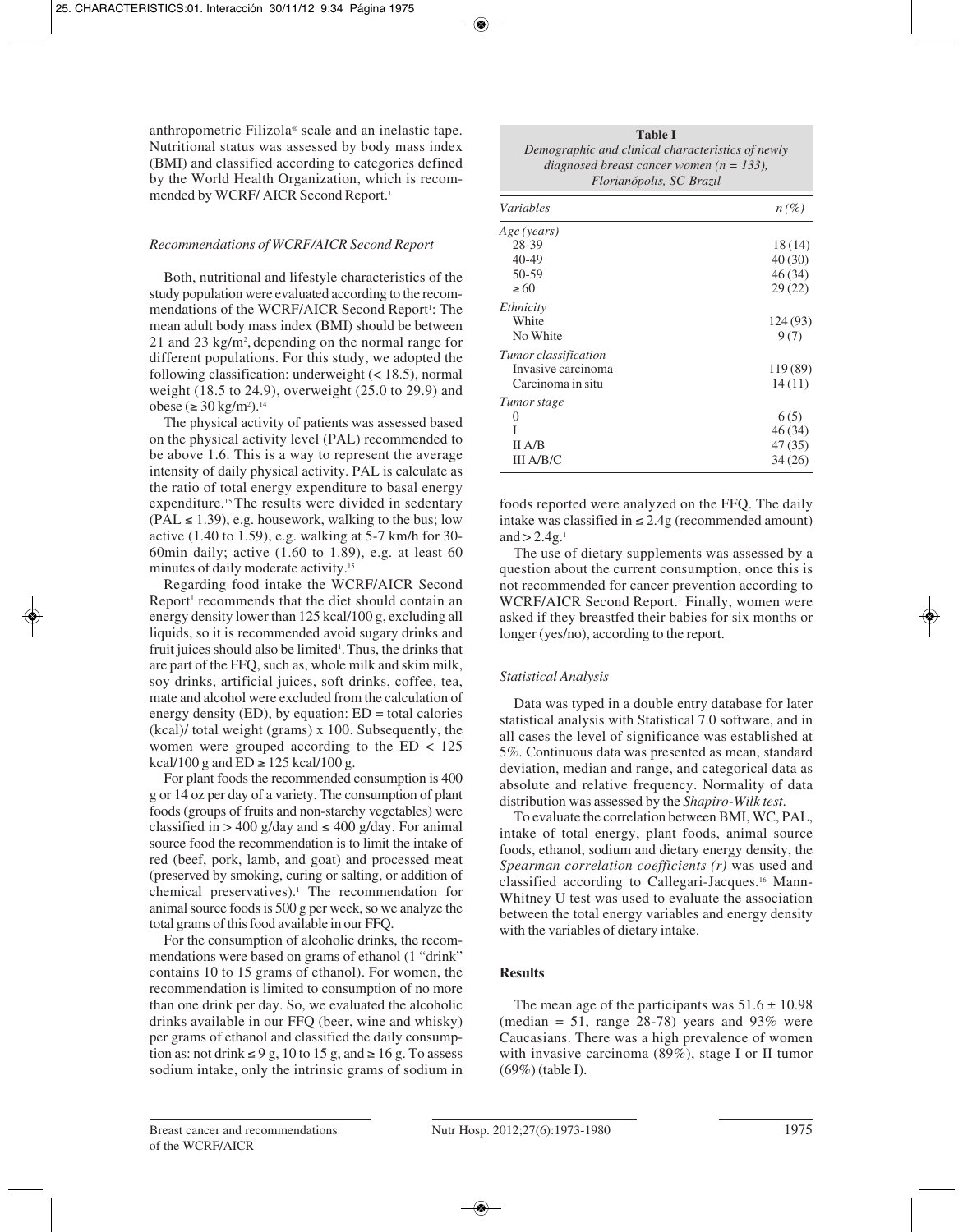| Variables                                     | $N(\%)$      | $Mean \pm DP$       | Median | Range          |
|-----------------------------------------------|--------------|---------------------|--------|----------------|
| Nutritional status (BMI)                      |              | $28.13 \pm 4.97$    | 27.83  | 17.75-41.25    |
| Underweight ( $\leq 18.5$ kg/m <sup>2</sup> ) | 3(2)         |                     |        |                |
| Normal weight (18.5-24.9 kg/m <sup>2</sup> )  | 41 (31)      |                     |        |                |
| Overweight (25-29.9 kg/m <sup>2</sup> )       | 42 (32)      |                     |        |                |
| Obese (BMI $\geq$ 30 kg/m <sup>2</sup> )      | 47(35)       |                     |        |                |
| Waist circumference (cm)                      |              | $90.36 \pm 13.22$   | 88.0   | 64.00-125.00   |
| $< 80$                                        | 27(20)       |                     |        |                |
| 80-88                                         | 39 (29)      |                     |        |                |
| $\geq 88$                                     | 67(51)       |                     |        |                |
| Physical activity levels (PAL)                |              | $1.35 \pm 0.10$     | 1.33   | 1.20-1.78      |
| Sedentary (1.0-1.39)                          | 106(80)      |                     |        |                |
| Low active (1.40-1.59)                        | 22(16)       |                     |        |                |
| Active (1.6-1.89)                             | 5(4)         |                     |        |                |
| Energy density of diet (kcal/100 g/day)       |              | $175.46 \pm 41.50$  | 172.53 | 101.0-305.87   |
| < 125                                         | 15(11)       |                     |        |                |
| $\geq 125$                                    | 118 (89)     |                     |        |                |
| Plant foods (g/day)                           |              | $466,27 \pm 263,92$ | 392.47 | 26,59-1406,39  |
| < 400                                         | 67(51)       |                     |        |                |
| $\geq 400$                                    | 66 (49)      |                     |        |                |
| Animal foods (g/week)                         |              | $583.72 \pm 391.29$ | 485.00 | $0 - 1716.53$  |
| $< 500\,$                                     | 70(53)       |                     |        |                |
| $\geq 500$                                    | 63(47)       |                     |        |                |
| Alcoholic drinks (g of ethanol/day)           |              | $1.82 \pm 5.55$     | 0.00   | $0.00 - 40.67$ |
| N <sub>0</sub>                                | 99 (74)      |                     |        |                |
| $\leq 9$                                      | 25(19)       |                     |        |                |
| $10 - 15$<br>$\geq 16$                        | 5(4)<br>4(3) |                     |        |                |
|                                               |              |                     |        |                |
| Sodium Intake (g/day)                         |              | $1.66 \pm 0.99$     | 1.40   | $0.48 - 6.18$  |
| $\leq 2,4$                                    | 109(82)      |                     |        |                |
| > 2,4                                         | 24(18)       |                     |        |                |
| Dietary supplements                           |              |                     |        |                |
| Yes                                           | 14(11)       |                     |        |                |
| $\rm No$                                      | 119 (89)     |                     |        |                |
| Breastfeeding (up to six months)              |              |                     |        |                |
| Yes                                           | 66 (49)      |                     |        |                |
| No                                            | 67(51)       |                     |        |                |

**Table II** *Anthropometry, physical activity levels and dietary variables of newly diagnosed women with breast cancer according to WCRF/AICR Second Report1 (n = 133), Florianópolis, SC-Brazil*

Table II shows the distribution of the study participants according to WCRF/AICR Second Report<sup>1</sup> recommendations. According to BMI, 32% of women were overweight, 35% were obese and 50% had WC higher than the maximum cut-off value of 88 cm. Regarding the physical activity level (PAL), 80% were sedentary and 89% of women had food intake with energy density higher than 125 kcal per 100 g.

The consumption of plant foods was less than 400 g per day in 51% of women and 47% consumed more than 500 g per week of animal source foods (red or processed meats). An alcoholic beverage was null in 74% of women and only 3% had alcohol intake above of the recommendation. In addition, the intake of sodium was lower than the limit recommended in 82% of the sample and the use of dietary supplements was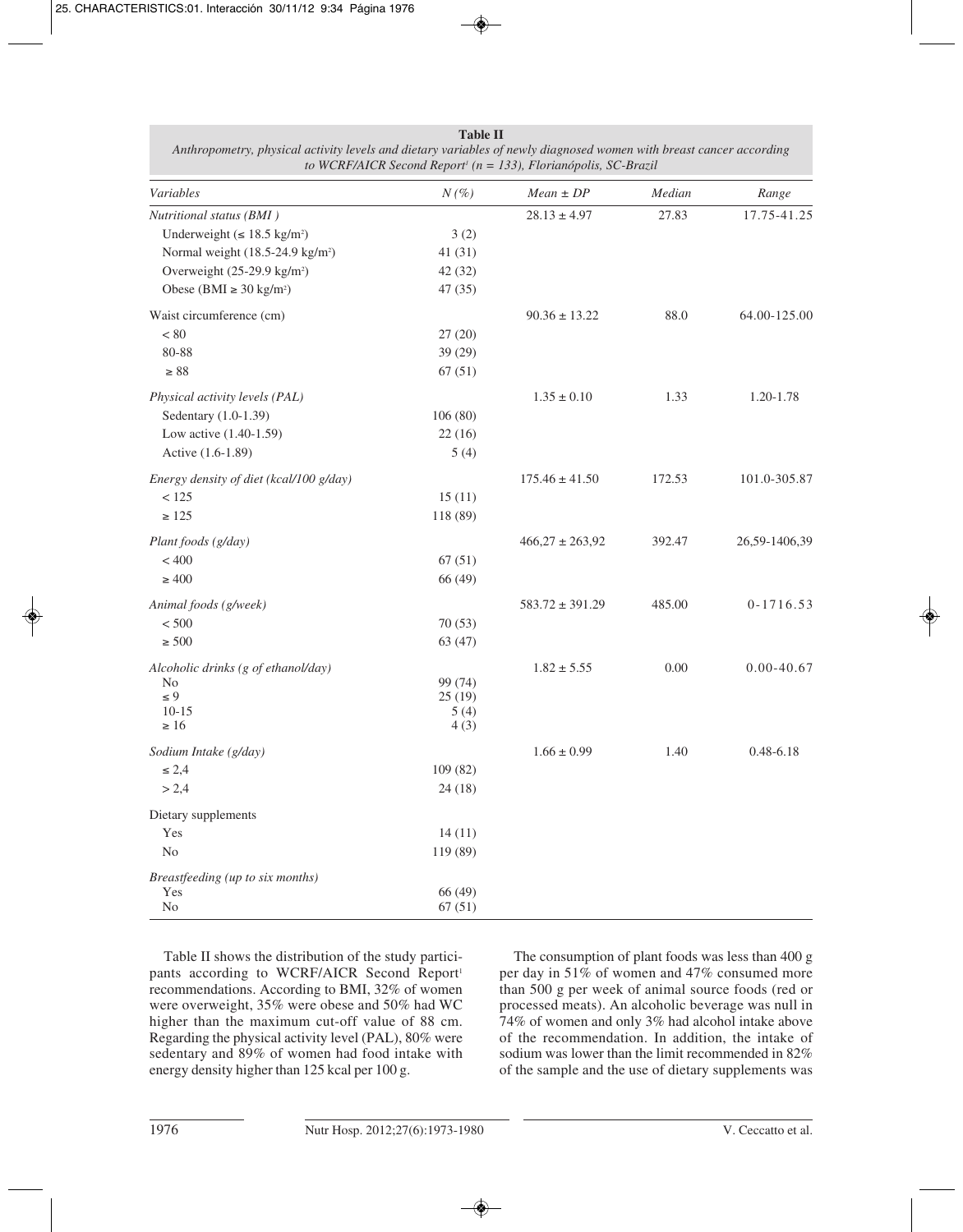**Table III** *Correlation table between anthropometric data, lifestyle and food consumption in women with breast cancer (n = 133), Florianópolis, SC-Brazil*

| WС                                     | PAL                   | <b>Total</b><br>energy | Plant<br>foods | Animal<br>foods | Ethanol | Sodium |
|----------------------------------------|-----------------------|------------------------|----------------|-----------------|---------|--------|
|                                        |                       |                        |                |                 |         |        |
| $-0.581*$                              |                       |                        |                |                 |         |        |
| $-0.114$                               | 0.127                 |                        |                |                 |         |        |
| $-0.164$                               | 0.049                 | 0.042                  |                |                 |         |        |
| $-0.072$                               | 0.173                 | $0.469*$               | 0.006          |                 |         |        |
| $-0.053$                               | 0.055                 | 0.099                  | $-0.049$       | 0.234           |         |        |
| 0.053                                  | 0.039                 | $0.680*$               | 0.090          | 0.390           | 0,128   |        |
| 0.005                                  | $-0.018$              | 0.299                  | $-0.343*$      | 0.153           | 0.044   | 0.298  |
| 0.156<br>$-0.042$<br>$-0.020$<br>0.134 | $0.874*$<br>$-0.587*$ |                        |                |                 |         |        |

\*Moderate or high Spearman correlation (p < 0.001); BMI: Body mass index; WC: Waist circumference; PAL: Physical activity level.

reported by only 11% of subjects. According to the recommendation for breastfeeding, approximately 50% reported that they breastfed their babies for longer than 6 months (table II).

Table III shows the correlation analysis between the nutritionals and physical activity variables. According to the expected, a positive correlation between BMI and WC was found. In addition, an inverse correlation was seen between PAL and BMI, and between PAL and WC, both significant. Furthermore, a significant positive correlation between the total energy and animal source foods and between total energy and sodium was found, while an inverse correlation between plant foods and energy density was obtained.

To reinforce the above highlighted findings, the consumption was measured for vegetables (g/d), food products of animal origin (g/s) and sodium (mg/d) in relation to the total dietary energy (kcal/day) and the density energy diet (kcal/100 g). It was observed that women with higher total daily energy intake (> 2,280 kcal or  $> 50<sup>th</sup>$  percentile) showed significantly higher consumption of plant foods (fruits and vegetables), animal source foods and sodium. In contrast, when measured by the diet energy density, it was observed that women who had a diet with higher energy density  $(> 172.53 \text{ kcal}/100 \text{ g})$  had a significant lower consumption of plant foods, and highly significant consumption

of animal source foods and sodium. The food intrinsic sodium consumption was significantly higher among women with higher energy intake and also among women with higher energy density diet. However, between these two groups, sodium consumption was higher among women with higher energy intake compared to women with higher energy density diet (table IV).

### **Discussion**

According to the findings of this study, modified risk factors for breast cancer were confirmed among newly diagnosed women with the disease, highlighting high prevalence of sedentarism, high rate of overweight and obesity, and waist circumference values above the recommended. These factors are known to be strongly associated with a poor diet.<sup>17</sup>

In relation to food consumption, low consumption of fruits and vegetables, high consumption of red/ processed meats and concomitantly, high energy density diet were observed in this study. However, fruit juice consumption should be controlled because they may contribute to increase the total energy consumption of the diet. On the other hand, red/processed meat should be consumed within recommendations.<sup>17</sup>

| <b>Table IV</b>                                                                                                      |  |  |  |  |  |
|----------------------------------------------------------------------------------------------------------------------|--|--|--|--|--|
| Dietary intake variables associated with total energy and density energy in newly diagnosed women with breast cancer |  |  |  |  |  |
| $(n = 133)$ , Florianópolis, SC-Brazil                                                                               |  |  |  |  |  |

|                       |   |                         | Total energy (kcal)               |             | Density energy of diet (kcal)      |  |  |
|-----------------------|---|-------------------------|-----------------------------------|-------------|------------------------------------|--|--|
| Dietary intake        |   | $\leq 50$ <sup>th</sup> | $>$ 50 <sup>th</sup> ( $>$ 2,280) | $\geq 50th$ | $>$ 50 <sup>th</sup> ( $>$ 172.53) |  |  |
|                       | N | 67                      | 66                                | 67          | 66                                 |  |  |
| Plant Foods (g/d)     |   | 451.7                   | 579.6**                           | 647.8       | $370.7*$                           |  |  |
| Animal foods (g/week) |   | 392.0                   | $700.1*$                          | 450.3       | $507.8***$                         |  |  |
| Sodium $(g/d)$        |   | 1.09                    | $2.05*$                           | 1.28        | $1.57**$                           |  |  |

Data are expressed as median. \*p < 0.001; \*\*p < 0.005; \*\*\*p < 0.05 (compared with daily dietary intake < 50th percentile). Mann-Whitney U test.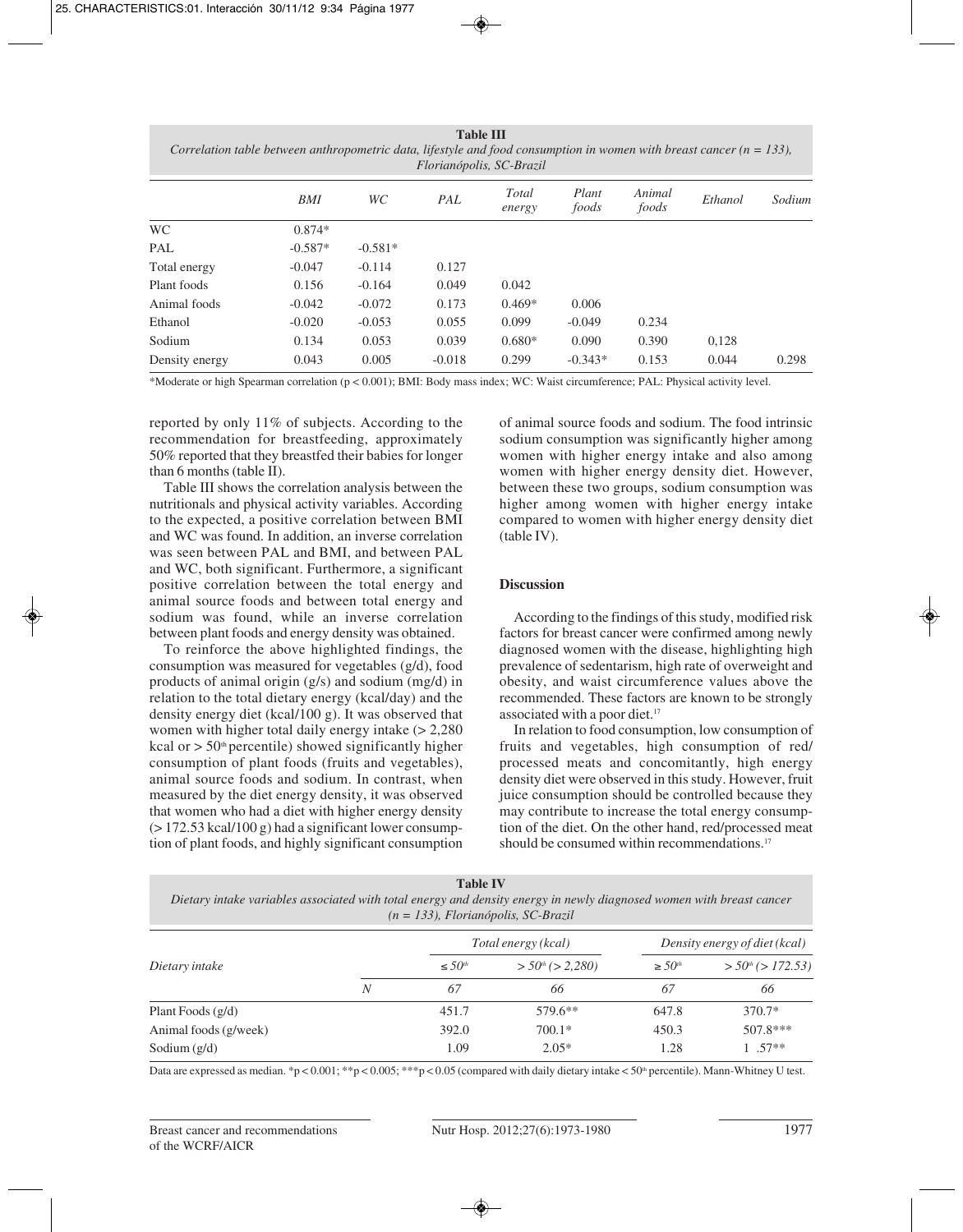Thus, it is believed that knowing the nutritional status and dietary habits of women with breast cancer before treatment can help establish and maintain intervention strategies that promote a healthy weight through diet and physical activity with the intention of reducing the risk of cancer recurrence.

According to the case-control study of Felden and Figueiredo,<sup>18</sup> 42.4% and 30.3% of participants were overweight during pre and postmenopausal periods, and 30.3% and 45.5% were obese in pre and post menopausal, respectively. A similar result was found in our study, where overweight was observed in 34% of premenopausal women and 29% of postmenopausal, and obesity was seen in 27% and 42% of women pre and postmenopausal, respectively (data not shown).

A systematic review19 on risk and protective factors for cancer indicated that weight gain has been demonstrated to be a risk factor for breast malignancy, and that body fat as indicated by the WCRF and AICR as a risk factor for promoting breast cancer in postmenopausal women, and probably a protective factor for premenopausal women. The role of high BMI for breast cancer risk is probably due to its effect on endogenous estrogen concentrations, since women who have high BMI and adipose tissue have higher concentrations of aromatase, an enzyme that catalyzes the conversion of androgens to estrogens.20

Magnetic et al.<sup>21</sup> in a literature review on the relationship between breast cancer and lifestyle, has shown that physical activity is a modifiable factor that may have a beneficial effect on survival by reducing body fat, once it helps regulate the metabolism of sex hormones, insulin sensitivity and immunization routes. The authors state that proper diet and regular physical activity can reduce the risk of death related to cancer. Although the underlying mechanisms are not clear yet, growing clinical evidence support the inclusion of low to moderate intensity physical activity as a preventive measure.

Eight percent of women of this study were classified as sedentary and only 4% were considered physically active, and therefore in disagreement with the recommendation of WCRF/AICR Second Report.<sup>1</sup> Furthermore, as expected, the data shows a moderate negative correlation of the BMI and of WC with the PAL. In case-control study in Southern Brazil, the authors also concluded that most women diagnosed with breast cancer, were sedentary.18

The recommended daily intake of 400 g, or at least five servings of fruits and vegetables, which usually have low energy density, was inadequate in 67 (51%) of the studied women. Masala et al.<sup>22</sup> when evaluating the association between consumption of fruits and vegetables and breast cancer risk based on data from the European Prospective Investigation into Cancer and Nutrition - EPIC study also noted the low consumption of vegetables  $\left($  < 190 g/day) and fruits  $(<$  360 g/day) in women.

As expected, it was found that the daily consumption of vegetables was lower than recommended in women

with higher energy density diet (percentile  $> 50$ ) than among those with lower density (370 g *vs.* 647 g/ day). Thus, it can be confirmed that a diet rich in fruits and vegetables contributed to reducing the total energy density of the diet.

Most food standards that protect against cancer consist mainly of a plant food rich diet<sup>1</sup>. Fruits and vegetables are rich sources of a variety of antioxidants such as carotenoids, tocopherols and ascorbic acid. Also, the consumption of fruits and vegetables provide other compounds that have been associated with the prevention of cancer, for example, the lignans.23

With respect to the consumption of plant foods with the goal of preventing breast cancer recurrence, the Second Expert Report advises that the same behavior in relation to primary prevention should be taken with regard to prevention of disease recurrence.

Thus, in a narrative review<sup>24</sup> on the diet modification in women after treatment for breast cancer, the author concluded that in terms of individual components of the diet —recommended by several guidelines eating a variety of fruits, vegetables and grains are important for several reasons. For example, they contain fiber, which improves the feeling of satiety and, therefore, may help reduce fat intake, thereby to reduce the diet energy density. These foods are also abundant in micronutrients vital for optimal cellular function and besides help minimizing fatigue.

Epidemiological studies also indicate a possible correlation between the consumption of red/processed meat and breast cancer, suggesting the presence of factors in red meat that result in damage to biological components<sup>25</sup>. In this sense during year of 2007, our research group in order to determine possible associations between the risk of breast cancer and dietary factors, showed that weekly consumption of red meat and fat in the form of lard was associated with occurrence of breast cancer in women in southern Brazil.8

It was observed that 47% of women reported consuming more than the recommended limit of 500 g of red/processed meat per week and, when analyzing the correlation coefficients, it was found that the intake of foods of animal origin showed positive regular correlation with the total energy in the diet. Corroborating this finding, the consumption of red and processed meats was analyzed in relation to the percentile of total energy and energy density of the diet, which alerts us to reduce the consumption of foods from this group.

The relationship between red/processed meat intake and breast cancer8,25 is possibly to the hypothesis of red meat compounds and its oxidative processes in our body. Red meats have heterocyclic amines, which contain mutagenic and carcinogenic23,26 compounds. Although studies have observed this effect, 8,25 results from a meta-analysis did not demonstrate an independent association.<sup>27</sup>

The grilled or roasted meat consumption can increase the risk of breast cancer and its recurrence by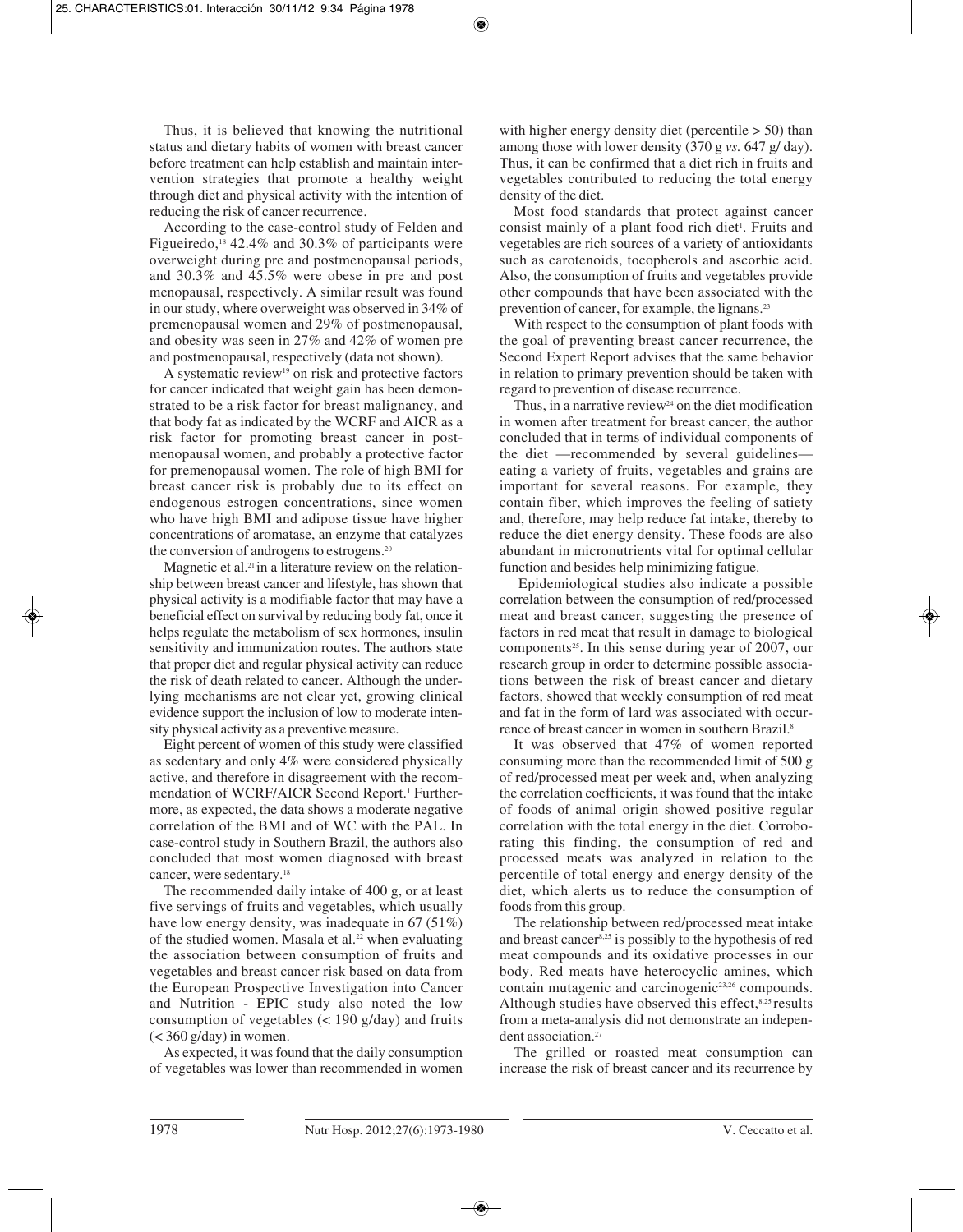greater exposure to heterocyclic amines and polycyclic aromatic hydrocarbons, and other potent carcinogens.23,26 In addition, fats, found in red and processed meats, by induction of lipid peroxidation, mediated by free radicals would be another mechanism by which a fat diet may promote carcinogenesis and contribute to increase the risk of such disease recurrence.<sup>28</sup>

Considering alcohol consumption a satisfactory result was found. However, according to Qureshi et al.28 there is great difficulty in investigating alcohol consumption, and consequently the association between alcohol and breast cancer risk studies because of the possibility of recall bias and selection bias, quite common in studies for this purpose. Moreover, in the "Second Expert Report," convincing evidence was shown only for high alcohol consumption  $(\geq 2 \text{ drinks})$  $day)$ .<sup>29</sup>

In contrast, a collaborative reanalysis of individual data from 53 epidemiological studies, including 58.515 women with breast cancer and 95.067 women without the disease, Hamajima et al.<sup>30</sup> estimated that each additional drink per day increases the relative risk of breast cancer in 7.1%, and that 4% of breast cancer cases in developed countries could be attributed to alcohol.

Another important finding was that sodium intake was adequate in much of the present study sample, despite the limitation in the assessment of sodium intake. According to the WHO<sup>31</sup> food frequency questionnaires are not particularly useful for measuring sodium intake by assessing food intake in full. Still, the Second Expert Report highlights that sodium intake is related to stomach cancer,<sup>1,32</sup> and there are few studies on the relationship between sodium intake and breast cancer. Thus it can be said that this increased consumption was due to the inclusion of beverages —which are rich in sodium33— in the diet total energy calculation.

Regarding the use of dietary supplements the vast majority reported not using these supplements. About this, some epidemiological studies associated the antioxidants intake —that can be taken via supplementation— with a reduced risk of certain cancers.<sup>34</sup> A meta-analysis of cohort and case-control studies to assess the intake of multivitamins and its relation to the risk of breast cancer, showed inconsistent results in epidemiologic studies. The authors concluded that the use of multivitamins is not demonstrably associated with breast cancer risk increment/reduction, but these results highlight the need for further case-control studies or randomized controlled trials to examine deeply this relationship.<sup>35</sup>

The Second Expert Report<sup>1</sup> does not recommend the use of dietary supplements, because there is no consensus among studies. The guide indicates that, in general, for healthy people, the inadequate intake of nutrients must be supplied from a diet rich in nutrients and not supplements, because this way it is also acquired other potentially beneficial<sup>1</sup> dietary components.

Finally, the Second Expert Report<sup>1</sup> is the first major report which sets out the recommendations on breastfeeding for prevention of breast cancer in mothers and to prevent overweight and obesity in children. A recent systematic review<sup>19</sup> on risk and protective factors for breast cancer concluded that breastfeeding was a protective factor against breast cancer. The breastfeeding time is also important. In the study by Felden and Figueiredo<sup>18</sup>, women which didn't breastfeed for five months are 84% more likely to develop the disease compared to those which nurse for over six months or longer.

## **Conclusion**

In this study, high rates of overweight and waist circumference values were observed above the recommendation, indicating abdominal obesity. It is also stressed that most women practice insufficient physical activity, and present a diet with high energy density.

Based on these results, intervention strategies —based mainly on modifiable risk factors mentioned above should be prioritized. Moreover, it is important to encourage the maintenance of healthy habits and dietary quality among patients with breast cancer which contributes to the treatment success and prevention of disease recurrence.

## **Acknowledgements**

The authors would like to thank the Brazilian Federal Agency for Support and Evaluation of Graduate Education (CAPES), Program for the Restructuring and Expansion of Federal Universities (REUNI), Foundation for the Support of Scientific and Technological Research of the State of Santa Catarina (FAPESC), Carmela Dutra Maternity Hospital, Nutrition Post-Graduate Program at the Federal University of Santa Catarina and the National Council for Scientific and Technological Development (CNPq) for the support given to this research.

#### **References**

- 1. World Cancer Research Fund. Food, Nutrition, and the Prevention of Cancer: A Global Perspective. Washington, DC: AICR, 2007.
- 2. Ferlay J, Shin HR, Bray F, Forman D, Mathers C and Parkin DM. GLOBOCAN 2008 v1.2, Cancer Incidence and Mortality Worldwide: IARC Cancer Base No. 10 [Internet]. Lyon, France: International Agency for Research on Cancer; 2010. Available from: http://globocan.iarc.fr, accessed on 12/ September/2011.
- 3. Ministério da Saúde. Instituto Nacional de Câncer. Estimativa 2012: incidência de câncer no Brasil/Instituto Nacional de Câncer. – Rio de Janeiro: INCA, 2011.
- 4. American Cancer Society. Cancer Facts & Figures 2010. Atlanta: ACS; 2010.
- 5. Hanf V, Gonder U. Nutrition and primary prevention of breast cancer: foods, nutrients and breast cancer risk. *Eur J Obstet Gynecol Reprod Biol* 2005; 123 (2): 139-49.